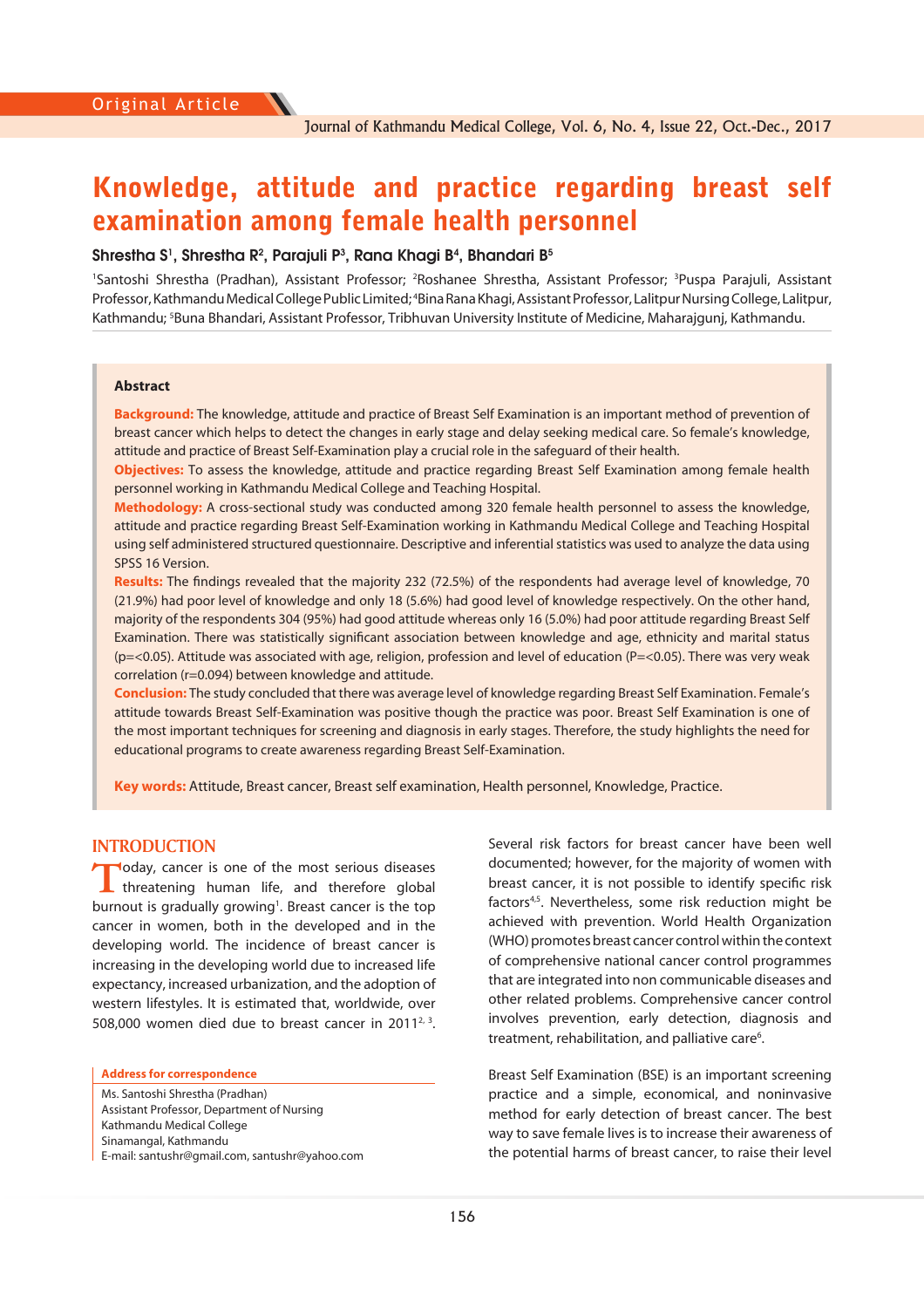of awareness about early warning signs, risk factors, and early detection procedures for this disease<sup>7</sup>.

BSE is an ideal, safe, effective and cost free method, which every woman can do at her leisure time with little training. BSE helps women to find their breast cancer at early stage<sup>8</sup>.

The five-year survival rate is 90% in the first stage, 75% in second stage, 50% in the third stage and <10% in the fourth stage of breast cancer. It is one of the simplest and most important health programmes to promote early detection. Regular BSE can identify any abnormal changes in breast. Early diagnosis affords a better chance of survival and better prognosis. At present a simple inexpensive and early implant for the detection of breast cancer is BSE<sup>9.</sup>

# **METHODOLOGY**

A cross sectional study was conducted to assess the knowledge, attitude and practice regarding Breast Self-Examination among 320 female health personnel including nurses, doctors and dentists working in different department of Kathmandu Medical College and Teaching Hospital. The study was carried out from January 2016 to June 2016. Ethical approval was taken from the institutional review board. Written informed consent was taken from each respondent. All the female health personnel were included who were available during the study.

Cross sectional study design was used to collect the data using non purposive sampling methods with selfadministered structured questionnaire among 320 working female health personnel. The questionnaire consist of three sections (36 items on knowledge, 12 items on attitude, and 7 items on practice). The level of knowledge score is categorized on the basis of three sections which include Good, Average and Poor. The scores above 75% denote good level of knowledge, above 50% to 75% denote average level of knowledge and below 50% denote poor level of knowledge respectively. For knowledge items the answer is single response, for attitude items, 3-point Likert scale (Agree, undecided and disagree) and for practice (Yes, No) option was applied.

Data was edited, coded and analyzed by using Statistical Package for social Sciences (SPSS) 16 version. Categorical variables were described using frequency distribution and percentages. Continuous variables were expressed

by means and standard deviations. Chi-square test was used for analysis of association between demographic and other variables with knowledge, attitude and practice of BSE. Pearson's correlation coefficient was used to see the correlation between knowledge and attitude. P-value of <0.05 was considered statistically significant.

# **RESULTS**

The findings of the study reveals that, the majority of the respondents 147 (46%) were between the ages of 20-25 years, most of them 285 (89%) were of Hindu religion whereas 176 (55%) were married. The majority of the respondents 136 (42%) have completed bachelor level, 124 (39%) have passed certificate level, 54 (17%) have completed masters level and only 6 (2%) have completed PhD level. Regarding working experience more than half of them 169 (52.81%) had 1-3 years working experience followed by 92 (28.75%) 3-6 years 24 (7.5%) had 9 years working experience. Almost (94.7%) had no history of breast cancer patients in family where as only 17 (5.3) had history of breast cancer patients in family.

Two third of the respondents 232 (72.5%) had average level of knowledge, followed by 70 (21.8%) had poor level of knowledge and only 18 (5.6%) had good level of knowledge (Table 1).

Most of the respondents 304 (95%) had positive attitude where as only 16 (5%) had negative attitude regarding BSE (Table 2).

Most of the respondents 290 (90.63%) performed BSE where as only 30 (9.37%) respondents do not perform BSE. Regarding correct steps of BSE more than half of them 161 (55.52%) were doing incorrectly where as only 129 (44.48%) were doing correctly of step I. more than one third of respondents (83.79%) were using correct methods of step II. Whereas more than half were 170 (58.63%) using correctly the step III and more than half 148 (51.04%), were doing correctly the steps IV and 82% were following correct steps of V. (Table 3).

There is significant association exist with age, ethnicity and marital status with knowledge of Breast Self-Examination among female health personnel. (Table 4).

There is significant association with age, religion, profession and level of education regarding attitude with demographic variables respectively. (Table 5).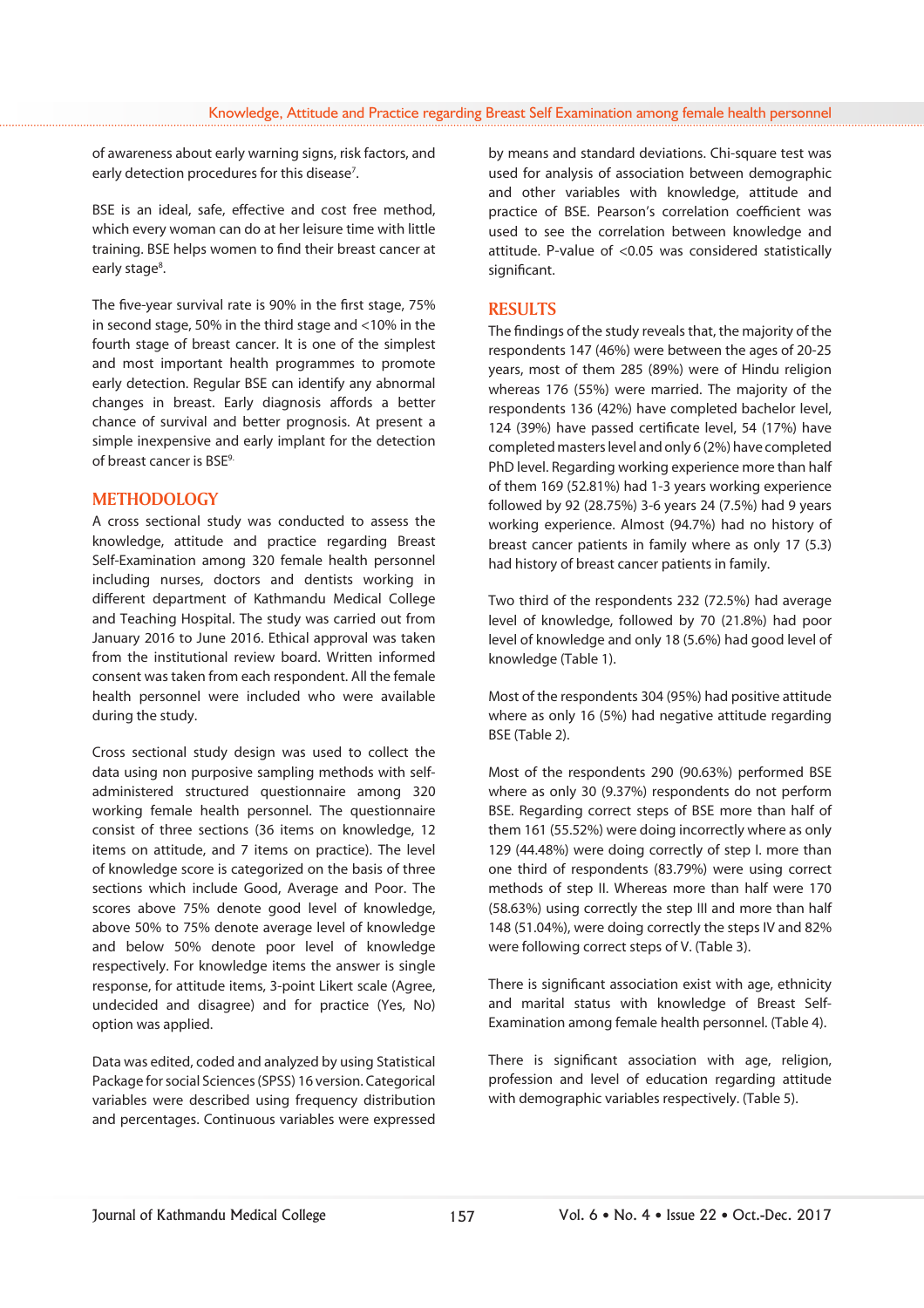# Shrestha S et al.

## **Table 1: Knowledge level of the respondents regarding Breast Self Examination (n= 320)**

|                                         | <b>Respondents</b> |            |
|-----------------------------------------|--------------------|------------|
| Knowledge level of the respondents      | <b>Frequency</b>   | Percentage |
| Good level of knowledge (More than 75%) | 18                 | 5.6        |
| Average level of knowledge (50% to 75%) | 232                | 72.5       |
| Poor level of knowledge (Less than 50%) | 70                 | 21.9       |
| Mean $\pm$ SD                           | $20 \pm 3.722$     |            |

# **Table 2: Attitude of the respondents regarding Breast Self Examination (n=320)**

| <b>Attitude</b>                    | <b>Respondents</b> |                   |
|------------------------------------|--------------------|-------------------|
|                                    | <b>Frequency</b>   | <b>Percentage</b> |
| Positive attitude (More than (50%) | 304                | 95                |
| Negative attitude (Less than 50%)  | 16                 | 5.0               |

## **Table 3: Practice of the respondents regarding Breast Self Examination (n=320)**

| <b>Characteristics</b>                | <b>Category</b>    | <b>Frequency</b> | Percentage |  |  |  |
|---------------------------------------|--------------------|------------------|------------|--|--|--|
| Perform BSE                           | Yes                | 290              | 90.6       |  |  |  |
|                                       | No                 | 30               | 9.37       |  |  |  |
|                                       | Monthly            | 74               | 25.5       |  |  |  |
| Frequency of BSE                      | <b>Half Yearly</b> | 66               | 22.75      |  |  |  |
|                                       | Yearly             | 150              | 51.72      |  |  |  |
| <b>Following correct steps of BSE</b> |                    |                  |            |  |  |  |
|                                       | Correct            | 129              | 44.48      |  |  |  |
| Step I                                | Incorrect          | 161              | 55.52      |  |  |  |
| Step II                               | Correct            | 243              | 83.79      |  |  |  |
|                                       | Incorrect          | 47               | 16.21      |  |  |  |
|                                       | Correct            | 170              | 58.63      |  |  |  |
| Step III                              | Incorrect          | 120              | 41.37      |  |  |  |
|                                       | Correct            | 142              | 48.96      |  |  |  |
| Step IV                               | Incorrect          | 148              | 51.04      |  |  |  |
|                                       | Correct            | 238              | 82.07      |  |  |  |
| Step V                                | Incorrect          | 52               | 17.93      |  |  |  |

# **Table 4: Association between Knowledge and demographic variables**

| <b>Characteristics</b> |                 |          | <b>P</b> value |              |       |
|------------------------|-----------------|----------|----------------|--------------|-------|
|                        | <b>Category</b> | Good     | <b>Average</b> | Poor         |       |
| Age                    | 20-25 years     | 3        | 106            | 38           |       |
|                        | 25-30 years     | 10       | 76             | 23           | 0.040 |
|                        | 30-35 years     | 2        | 33             | 8            |       |
|                        | 35-40 years     | 3        | 17             | $\mathbf{1}$ |       |
| Religion               | Hindu           | 18       | 208            | 59           |       |
|                        | Christian       | 0        | 7              | 6            | 0.158 |
|                        | <b>Others</b>   | 0        | 17             | 5            |       |
| Ethinicity             | <b>Brahmin</b>  | 8        | 73             | 8            |       |
|                        | Chhetri         | 5        | 62             | 25           | 0.013 |
|                        | Newar           | 5        | 57             | 27           |       |
|                        | <b>Others</b>   | $\Omega$ | 39             | 10           |       |
| <b>Marital status</b>  | Married         | 14       | 116            | 46           |       |
|                        | Unmarried       | 4        | 114            | 24           | 0.045 |
|                        | Divorced        | 0        | 2              | 0            |       |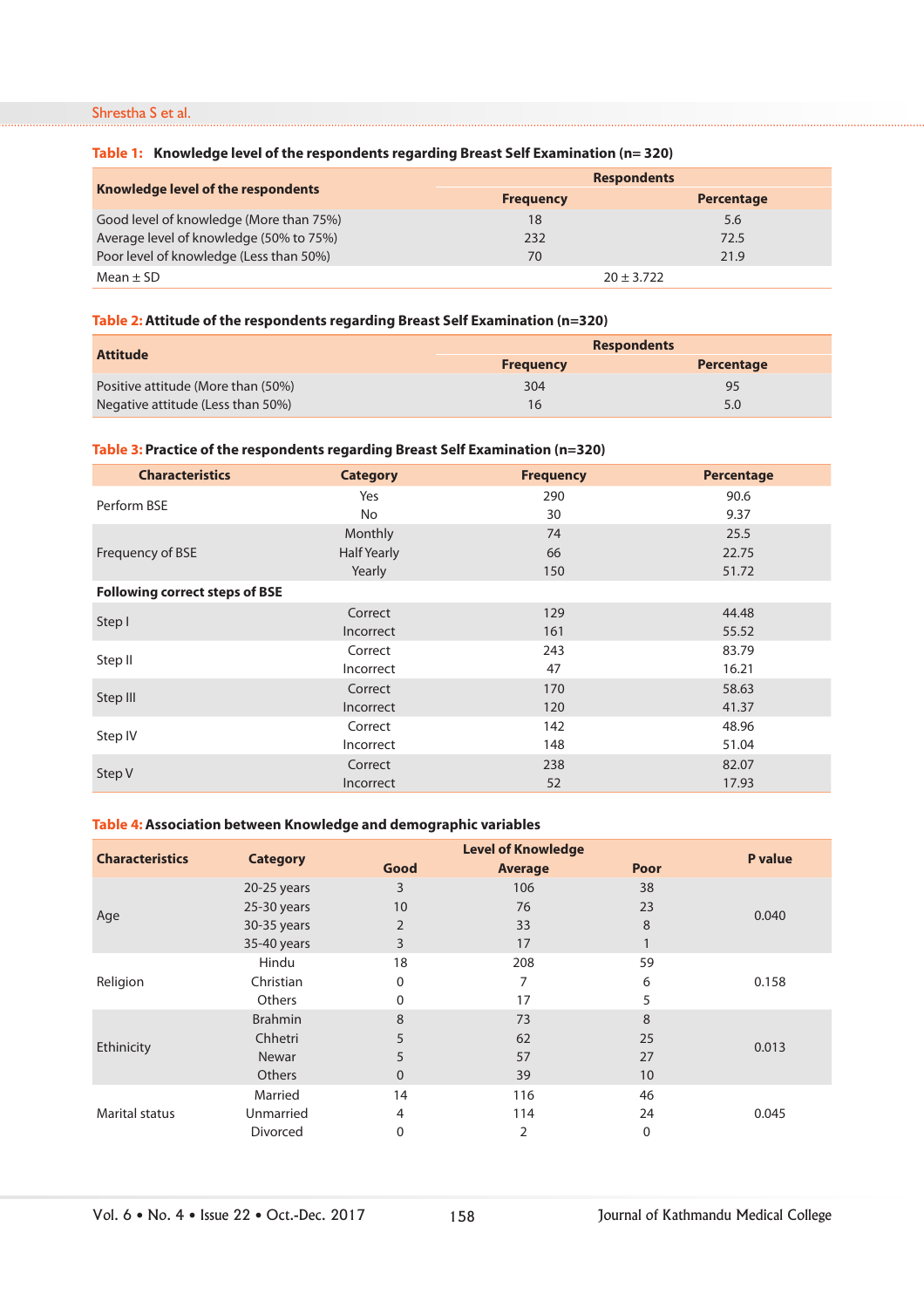Knowledge, Attitude and Practice regarding Breast Self Examination among female health personnel

| Profession         | <b>Nurse</b>      | 15 | 192 | 61 |       |
|--------------------|-------------------|----|-----|----|-------|
|                    | <b>Doctor</b>     |    | 34  | 4  | 0.107 |
|                    | Doctor (Dental)   | 0  | 6   | 5  |       |
| Level of Education | Certificate Level |    | 92  | 29 |       |
|                    | Bachelor          |    | 105 | 24 | 0.310 |
|                    | <b>Masters</b>    |    | 31  | 16 |       |
|                    | Phd Level         |    | 4   |    |       |

#### Table 4 cont ...

#### **Table 5: Relationship of Attitude with demographic variables**

| <b>Variables</b>      |                   |                          | <b>Attitude of the Respondents</b> |                |  |
|-----------------------|-------------------|--------------------------|------------------------------------|----------------|--|
|                       | <b>Category</b>   | <b>Positive attitude</b> | <b>Negative attitude</b>           | <b>P</b> value |  |
|                       | 20-25 years       | 136                      | 11                                 |                |  |
|                       | 25-30 years       | 107                      | $\overline{2}$                     | 0.016          |  |
| Age                   | 30-35 years       | 43                       | $\overline{0}$                     |                |  |
|                       | 35-40 years       | 18                       | 3                                  |                |  |
|                       | Hindu             | 274                      | 11                                 |                |  |
| Religion              | Christian         | 12                       |                                    | 0.011          |  |
|                       | Others            | 18                       | 4                                  |                |  |
|                       | <b>Brahmin</b>    | 87                       | $\overline{2}$                     |                |  |
|                       | Chhetri           | 88                       | 4                                  |                |  |
| Ethinicity            | Newar             | 84                       | 5                                  | 0.461          |  |
|                       | Others            | 45                       | 5                                  |                |  |
|                       | Married           | 163                      | 13                                 |                |  |
| <b>Marital status</b> | Unmarried         | 139                      | 3                                  | 0.095          |  |
|                       | Divorced          | 2                        | 0                                  |                |  |
| Profession            | <b>Nurse</b>      | 257                      | 11                                 |                |  |
|                       | Doctor            | 41                       | $\Omega$                           | < 0.001        |  |
|                       | Doctor (Dental)   | 6                        | 5                                  |                |  |
| Level of Education    | Certificate Level | 116                      | 8                                  |                |  |
|                       | Bachelor          | 134                      | $\overline{2}$                     |                |  |
|                       | <b>Masters</b>    | 48                       | 6                                  | 0.034          |  |
|                       | Phd Level         | 6                        | 0                                  |                |  |

## **DISCUSSION**

The study revealed that there was wide gap between knowledge and attitude regarding BSE. With the incidence of breast cancer rising, and also absence of any established breast screening in developing country, it becomes important to assess the knowledge, attitude and practice regarding BSE among female.

The present study showed that the majority of the respondents 72.5% had average level of knowledge and most of them 90.63% performed BSE which is supported by the study conducted to explore the knowledge and practice of nurses regarding BSE in the United Arab Emirates showed that the high proportion, 84.4% of the respondents, reported performing BSE. The results point out that the nurses have a satisfactory knowledge regarding BSE and this is shown in their practice of BSE10.

Likewise the study found that 90.63% performed BSE where as only 9.37% respondents did not perform BSE. In contrast to the study conducted in a group of 120 women in a rural area in western Turkey revealed that 59.1% of the participants indicated they had never performed BSE<sup>11</sup>.

One quarter of our study population were performing the BSE in monthly basis, 22.75% in half yearly and more than half performed BSE in yearly respectively. This is contrast with the study conducted in a age group (20-64 years) of 120 women in a rural area in western Turkey showed that 35% reporting performing BSE monthly,12.5% performing it 6-monthly and 12.5% performing it yearly<sup>12</sup>.

There was statistically significant association between knowledge and age ( $p=0.040$ ), ethnicity ( $P=0.013$ ) and